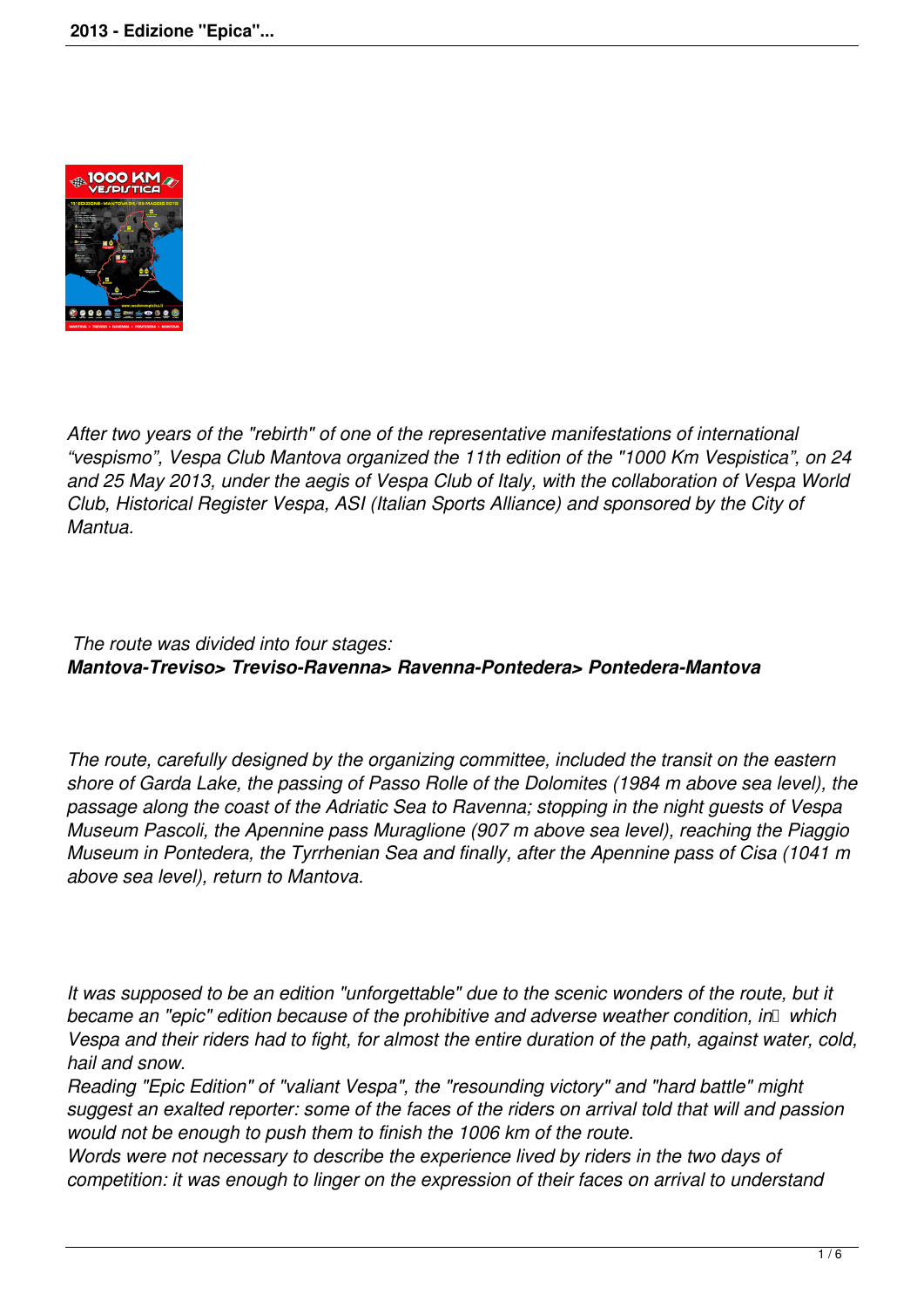*that what for many of them was important before departure, (to arrive to say I was there), turned into something more: to succeed in order to overcome a challenge with themselves. For those who have shown so much passion and tenacity, reverence and respect are proper.*

*At the end, 193 Vespa transited at the finish line of Mantova, of the 297 that started off, reporting a resounding victory, proving once again that the determination, passion and tenacity, can help to win even the toughest battles. It must be added that of these, only 148 were able to stay within the assigned timeframe. Even more striking for the category of the Vespa faro basso (1947-1953) in which there were 23 members and 9 saw the finish line; for these riders, riding vehicles built over fifty years ago, having finished the race really took on the characteristics of a challenge and an adventure that will go down in the history of modern vespismo.*

*Turning then look at the statistics, we can say that the 1000 km of bad weather edition just concluded, broke a previous record. In 1953 750 km were covered battling bad weather: of 374 riders that had started off, 312 crossed the finish line.
But the 2013 is not only a guinness for bad weather, it is especially for registered: 306 members, 69 Vespa Club national and European, with the presence of an American, 20 participants from Austria / Belgium / Germania* / Francia / S.Marino / USA, 7 Ladies  $\Box$  pink Vespa, 31 8" wheels, 250 10" wheels and 16 *automatic Vespa.
These are important data: data growing in a period in which the economic crisis do not help the manifestation. These data drive us to work with even more enthusiasm and all the energy given is gratifying, to rekindle that desire dormant for over 40 years to* re-experience an event that was still in the hearts of many Vespa riders. *Thinking of having more than 300 members in the 11th edition was a beautiful dream, but to be able to do them in just 48 hours was a bolt from the blue.*

*The biggest thanks goes of course to all Vespa riders who, by their presence and participation, have enhanced the success of the challenge: we are waiting for you with open arms for the 2015 edition, because we are sure that with you we can do great things in the saddle of our trusty steed, the beloved Vespa.*

 $\Box$ 

*But proceed in order ...*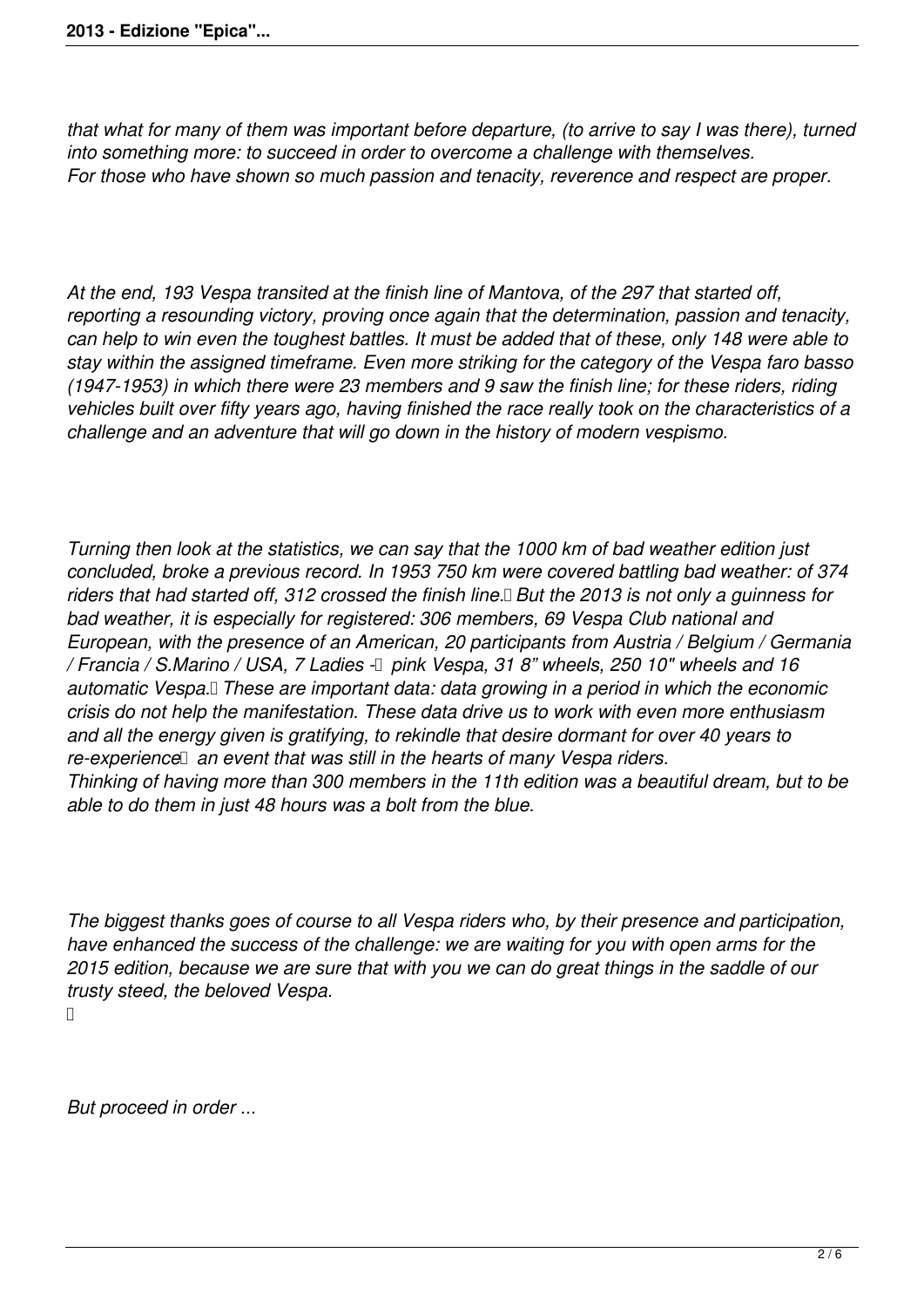# **1000 km VESPISTICA - MANTUA 24/25 May 2013 - ELEVENTH EDITION**

#### **• Thursday, May 23rd - preparations, the storm and the sleepless night ...**

 From early afternoon, the setting up of Piazza Sordello began by the members of the Vespa Club Mantova and various collaborators, with an almost summer weather.

At sunset it appeared fully decked "to the nines" for the occasion with banners flags, platform base, gazebo for timekeepers and sponsors. Everything was ready for the big event, with many Vespa riders already arrived for the accreditation and withdrawal of the material of the race. Everything perfect until 11 p.m. when a strong storm raged and damaged much of the stands and tore off gazebo, forcing the organizers to work late into the night for the safety of the square.

### **• Friday, May 24 - Here we go!**

The morning of departure, under a leaden sky in a succession of pouring rain, Piazza Sordello looked almost like a battlefield with gusts of wind that tore bands of timed routes marked on the cobblestones and Vespa and riders all holed up sheltered from the rain under the portico of Palazzo Ducale.

During the briefing, moving of Control time to Egna, originally planned on Passo Rolle, was formalized because of the snow, with the adoption of "variant Valsugana" instead of the pass in the Dolomites.

In this "surreal" atmosphere despite the bitter awareness that the bad weather would have been a companion along the way, the 11th Edition of the "1000 Km vespistica" started off with 297 competitors at the start of the 306 registered.

### **Mantova (CO)> Rovereto (CT)> Neumarkt (CT)> Treviso (CO)**

After the starting time trial , which has suffered many problems because of gusts of wind not very compatible with the photocells, and the passage of rite on the platform for a souvenir photo with ... umbrella, the Vespa started to reach the east shore of Garda Lake. In Rovereto, the first stamp control in the beautiful setting of the MART (Museum of Modern Art).

Short stop for refreshment with the "packed lunch" courtesy of the Vespa Club Rovereto, a sip of hot tea and right away along the Adige Valley until Egna.
Second CT and welcome of the Vespa Club Alta Quota (moving from Moena as a result of the modification of the route) which has welcomed riders with tastings of delicious specialties.<sup>[]</sup> A brief stop was imposed by prudence because the weather conditions were deteriorating rapidly and began to snow; riders started to face the descent of Floriana Valley to reach SS 47 of Val Sugana and then Treviso for CO provided by the roadmap. Unfortunately torrential rain, fog and cold followed the riders who have reached the CO of Treviso upste and wet to the marrow at darkening. Chaotic traffic and a not very good "location" have greatly complicate lives of shivering riders who tried to reach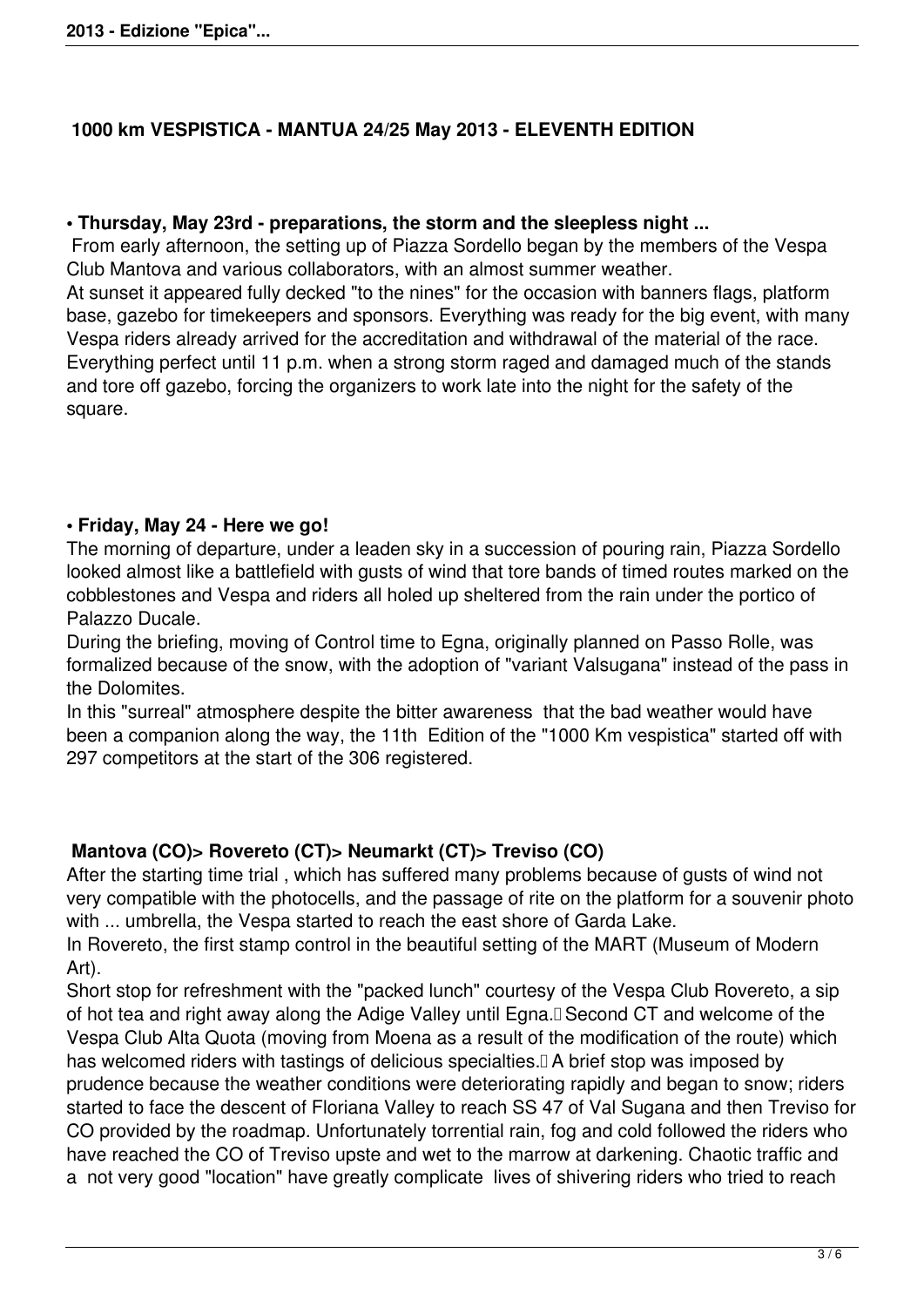the area in useful timed.
The awareness of not having the right equipment to go on, a bit of discouragement due to the difficulties encountered and perhaps the lack of physical and mental preparation of several riders were the cause of their abandonment: not even the warmth and welcome of members of Vespa Club Treviso have managed to convince them to continue and .... so the first withdrawals began.

The time trial has added further difficulties to riders due to the darkness that in the meanwhile fell, to the heavy rain and the track that instead of the usual white lines were marked in red (hardly visible)

The way to go, before to get to the desired grouping of Ravenna, was still so much; so.... back in the saddle!

# **Treviso (CO)> Ravenna (CTO)**

As often it happens, nature sometimes is harsh and it seems to rage on rider, in an instant can be forgiven: the lagoon that runs along the Via Romea a wonderful full moon who accompanied the troops to Ravenna appeared in the clouds, first timidly then in "stadium lighting". With the moon, the rain has finally granted a rest, and so, with a little more raised spirits, the CTO at the Museum Pascoli was finally reached.
Welcomed in the gallery of the Museum, with the bar and the services available, riders were finally able to enjoy a deserved rest.

 **• Saturday, May 25**

# **Ravenna (CTO)> Pontedera (CO)**

Just time to close eyes and here it is: at the dawn the caravan back to life. At 4.30 am 8" wheels restarts and 6.00am 10" one.

The route to be followed leads to Passo del Muraglione and a breathtaking show was presented to riders: opposite the moon sets and the sun rising behind.
Unfortunately, the break granted by bad weather lasted very little: time to begin the descent towards Florence and ... hell raged again.
Another storm fell on competitors while gusts of wind have put in serious difficulty balance of the Vespa riders who have had to reduce speed to avoid being thrown from the saddle.

All this went on until Pontedera, where in Viale Rinaldo Piaggio - in front of the Piaggio Museum - was held the third time trial.

For those who were not too late on schedule imposed, there was the opportunity to enjoy the hospitality of the Piaggio who opened the doors of the Museum to riders; among the Vespa exposed, they could refresh themselves with a hot rich breakfast.<sup>[]</sup> Many riders quitted food, preferring instead the services, thanks to the presence of a hairdryer to bring back hands and rest of the body to a survival temperature.<sup>[]</sup> Riders restarted toward Sarzana, with already in mind the difficulties they would encounter on the Passo della Cisa.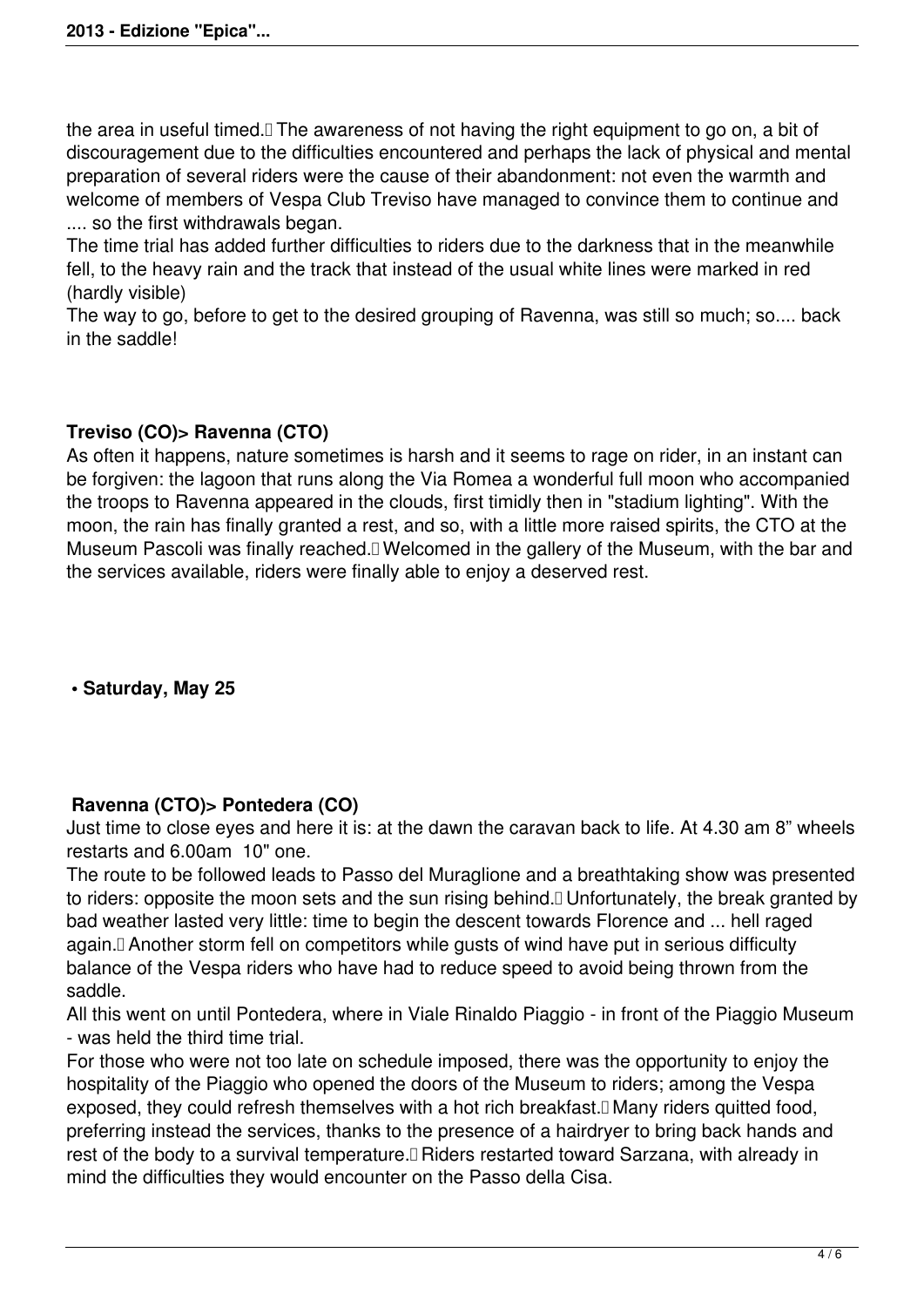### **Pontedera (CO)> Mantova (CO)**

The restart from Pontedera was again marked by rain that increased in intensity until it became hail; grains, as big as hazelnuts, hit on the riders whitening the roads and making them even more slippery.

In Sarzana a ray of sun appeared through the clouds that still does not foretell nothing well: in fact, from the first hairpin turns of the Passo della Cisa until the end of the descent towards Parma, first water then snow and fog were still unwelcome trip companions. I The last few miles of road passed with the obsessive thought that the unexpected could spoil the party, that the fall due to tiredness that exhausting days and when even the discouragement seemed to take over ... finally in the distance Mantova appeared.

The arrival in Piazza Sordello at the conclusion of this 1000 km remain for all riders an emotion hard to forget.

### **• Sunday, May 26 - Gala Dinner and Awards**

The award ceremony was held during the gala dinner as usual, which was almost a summer day this year, in the beautiful setting of Villa Peron, near Mantova in the presence of riders, organizers, collaborate and authorities.

A heart-felt thanks, really heart-felt, to veterans of the 1000 Km Antonio Zin, Piero Ravelli, Gianfranco Montaldi, Giorgio Goffi and Giuseppe Cau that held the inauguration of this 11th edition that was honored by their presence even at Gala Dinner.<sup>[]</sup> The Trophy Audax was deservedly won by Elvezio Biserni (Vespa Club Mantova), 2nd place Matteo Wegher (Vespa Club Rovereto) and 3rd place Leonardo Pilati (Vespa Club Rovereto), followed by awards for 37 other classified, awards for categories and special awards.
A mention to those, who had to abandon the challenge despite the determination for various reasons (accident, lack of proper winter equipment, irreparable damage to the vehicle): understand their disappointment but the satisfaction of having been part of something unique remains and not being able to get to the bottom is an incentive to find more reasons to join the next edition.

**On this occasion Vespa Club Mantova want to thank the Vespa Club Italy, the Vespa World Club, the Historical Register Vespa, the ASI (Italian Sports Alliance), the city of Mantova, the Municipal Administrations of the town crossed by the event, all the clubs that have collaborated actively and very well: VC Rovereto, VC Alta Quota, VC Trentino Südtirol, VC Treviso, VC Pontedera, VC Sarzana, Pascoli Museum of Ravenna with the VC Romagna and the Piaggio Museum of Pontedera, all riders, crews of "broom wagon", all the members collaborators of Vespa Club Mantova and friends who have shared in various ways and worked actively for the success of this 11th edition of 1000 km.**

 **A big thanks with another certainty, the 12th edition of the 1000 KM VESPISTICA ... to be held in 2015.**